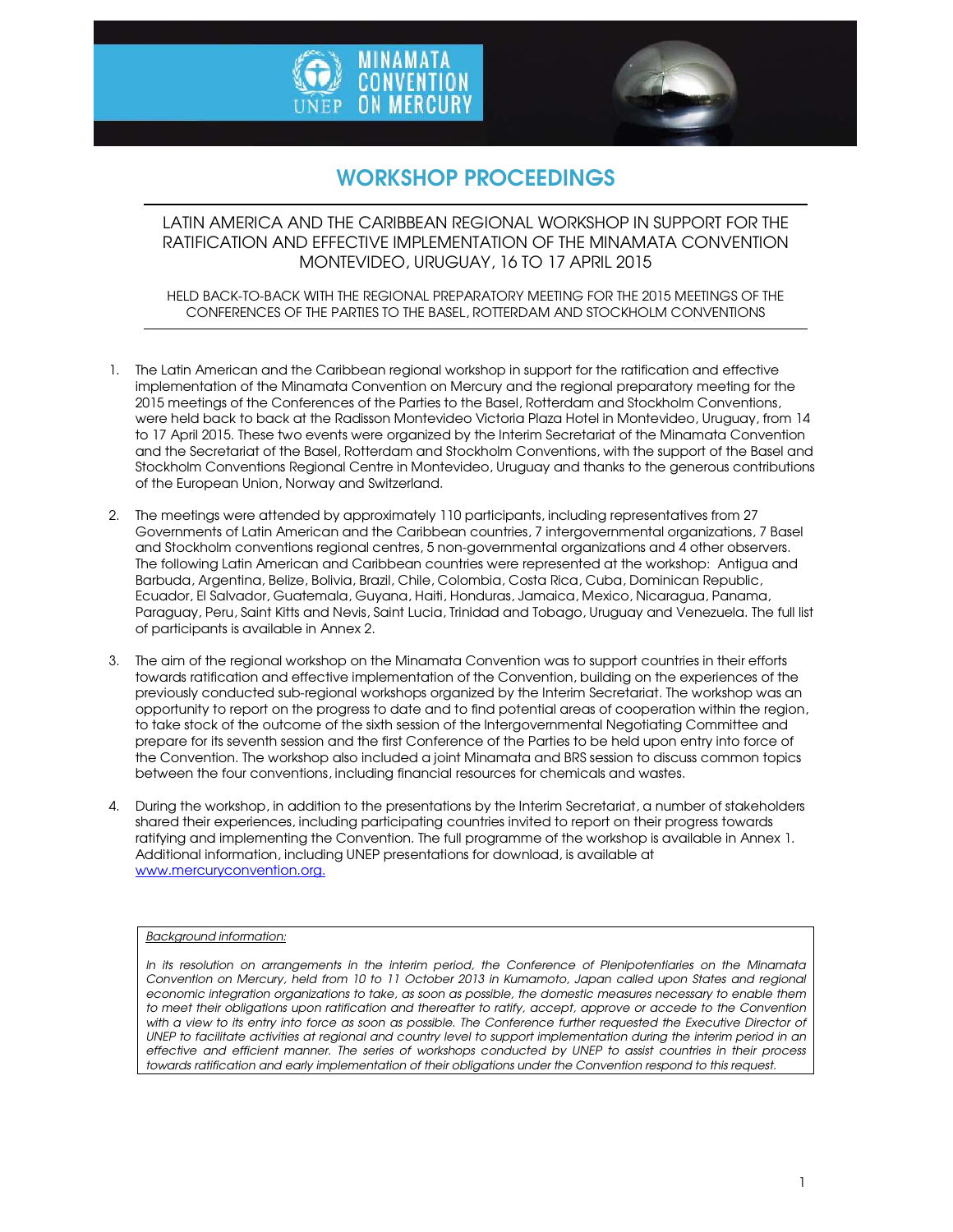



# ANNEX 1 – WORKSHOP PROGRAMME

### REGIONAL WORKSHOP IN SUPPORT FOR THE RATIFICATION AND EFFECTIVE IMPLEMENTATION OF THE MINAMATA CONVENTION ON MERCURY FOR THE LATIN AMERICA AND THE CARIBBEAN REGION MONTEVIDEO, URUGUAY, 16 TO 17 APRIL 2015

*The regional workshop to support the ratification and effective implementation of the Minamata Convention on Mercury was preceded by the regional preparatory meeting for the 2015 meetings of the Conferences of the Parties to the Basel, Rotterdam and Stockholm Conventions, held on Thursday 14 and Friday 15 April 2015. For further information on this meeting, please visit http://synergies.pops.int/2015COPs/RegionalPreparatoryMeetings/GRULAC,1415April2015/tabid/4331/l anguage/en-US/Default.aspx*

| THURSDAY 16 APRIL 2015                                                                        |                                                                                                                                                                                                                                                                                                                                                                                 |  |
|-----------------------------------------------------------------------------------------------|---------------------------------------------------------------------------------------------------------------------------------------------------------------------------------------------------------------------------------------------------------------------------------------------------------------------------------------------------------------------------------|--|
| $8:00 - 9:00$                                                                                 | Registration                                                                                                                                                                                                                                                                                                                                                                    |  |
| Item 8. Joint session between the Minamata and the Basel, Rotterdam and Stockholm Conventions |                                                                                                                                                                                                                                                                                                                                                                                 |  |
| $9:00 - 11:00$                                                                                | Facilitating financial resources for chemicals and wastes (Integrated Approach,<br>$\bullet$<br>Special Programme, GEF)<br>Cooperation and coordination between the Basel, Rotterdam, Stockholm and<br>$\bullet$<br>Minamata Conventions:<br>Experiences at the national and regional levels<br>$\Omega$<br>Mandates and practical experiences from the secretariats<br>$\circ$ |  |
| $11:00 - 11:15$                                                                               | Coffee break                                                                                                                                                                                                                                                                                                                                                                    |  |
|                                                                                               | REGIONAL WORKSHOP IN SUPPORT FOR THE RATIFICATION AND EFFECTIVE IMPLEMENTATION OF THE<br><b>MINAMATA CONVENTION ON MERCURY</b>                                                                                                                                                                                                                                                  |  |
| Item 9. Introduction                                                                          |                                                                                                                                                                                                                                                                                                                                                                                 |  |
| $11:15 - 13:00$                                                                               | Introductory remarks<br>$\bullet$<br>Minamata workshop objectives and organization of work<br>٠<br>Outcome of previous sub-regional workshops for the Minamata Convention<br>٠                                                                                                                                                                                                  |  |
| $13:00 - 14:00$                                                                               | Lunch break                                                                                                                                                                                                                                                                                                                                                                     |  |
| Item 10. Outcome of INC6, preparations for INC7 and other steps towards COP1                  |                                                                                                                                                                                                                                                                                                                                                                                 |  |
| $14:00 - 15:45$                                                                               | Main outcomes of INC6<br>$\bullet$<br>Update on the work of the group of technical experts to develop the guidance<br>$\bullet$<br>called for in Article 8 (Emissions)<br>Preparations for INC7 and other steps towards COP1<br>$\bullet$<br>Other relevant work and decisions at the global level                                                                              |  |
| $15:45 - 16:00$                                                                               | Coffee break                                                                                                                                                                                                                                                                                                                                                                    |  |
| Item 11. The road towards entry into force                                                    |                                                                                                                                                                                                                                                                                                                                                                                 |  |
| $16:00 - 18:00$                                                                               | Deposit of the legal instrument of ratification, acceptance, approval or accession:<br>$\bullet$<br>practical steps and accompanying notifications<br>Progress in the region and experiences from countries                                                                                                                                                                     |  |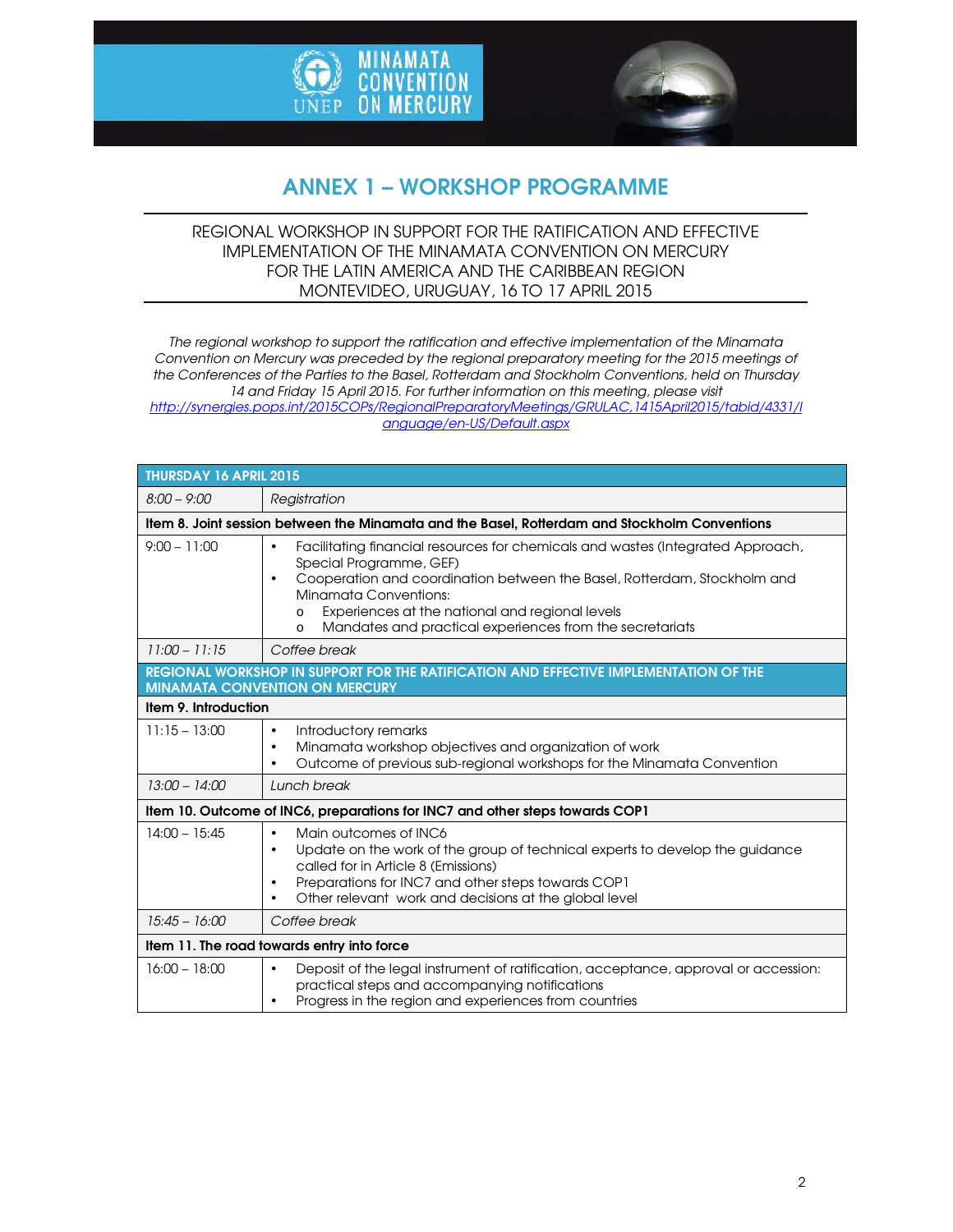



| <b>THURSDAY 17 APRIL 2015</b>                                                             |                                                                                                                                                                                                                                                         |  |
|-------------------------------------------------------------------------------------------|---------------------------------------------------------------------------------------------------------------------------------------------------------------------------------------------------------------------------------------------------------|--|
| Item 12. Contribution from the region to the ad hoc working group of experts on financing |                                                                                                                                                                                                                                                         |  |
| $9:00 - 11:00$                                                                            | Mandate of the ad hoc working group of experts on financing<br>⋗<br>Views from the region on the work of the ad hoc working group of experts on<br>⋗<br>financing                                                                                       |  |
| $11:00 - 11:15$                                                                           | Coffee break                                                                                                                                                                                                                                            |  |
| Item 13. Moving towards effective implementation                                          |                                                                                                                                                                                                                                                         |  |
| $11:15 - 13:00$                                                                           | Enabling activities supported by the GEF: Minamata Initial Assessments and National<br>⋗<br>Action Plans on Artisanal and Small Scale Gold Mining                                                                                                       |  |
| $13:00 - 14:00$                                                                           | Lunch break                                                                                                                                                                                                                                             |  |
| 14:00 – 16:00                                                                             | Experiences at the national level in measures taken and cooperation to prepare for<br>⋗<br>implementation                                                                                                                                               |  |
| $16:00 - 16:15$                                                                           | Coffee break                                                                                                                                                                                                                                            |  |
| $16:15 - 17:30$                                                                           | Cooperation at the regional level:<br>⋗<br>Examples of ongoing cooperation activities in the region<br>O<br>Areas of cooperation identified at the Minamata sub-regional workshops and<br>$\circ$<br>future opportunities for cooperation in the region |  |
| Item 14. Closure of the Minamata regional workshop                                        |                                                                                                                                                                                                                                                         |  |
| $17:30 - 18:00$                                                                           | Final remarks and closure<br>$\blacktriangleright$                                                                                                                                                                                                      |  |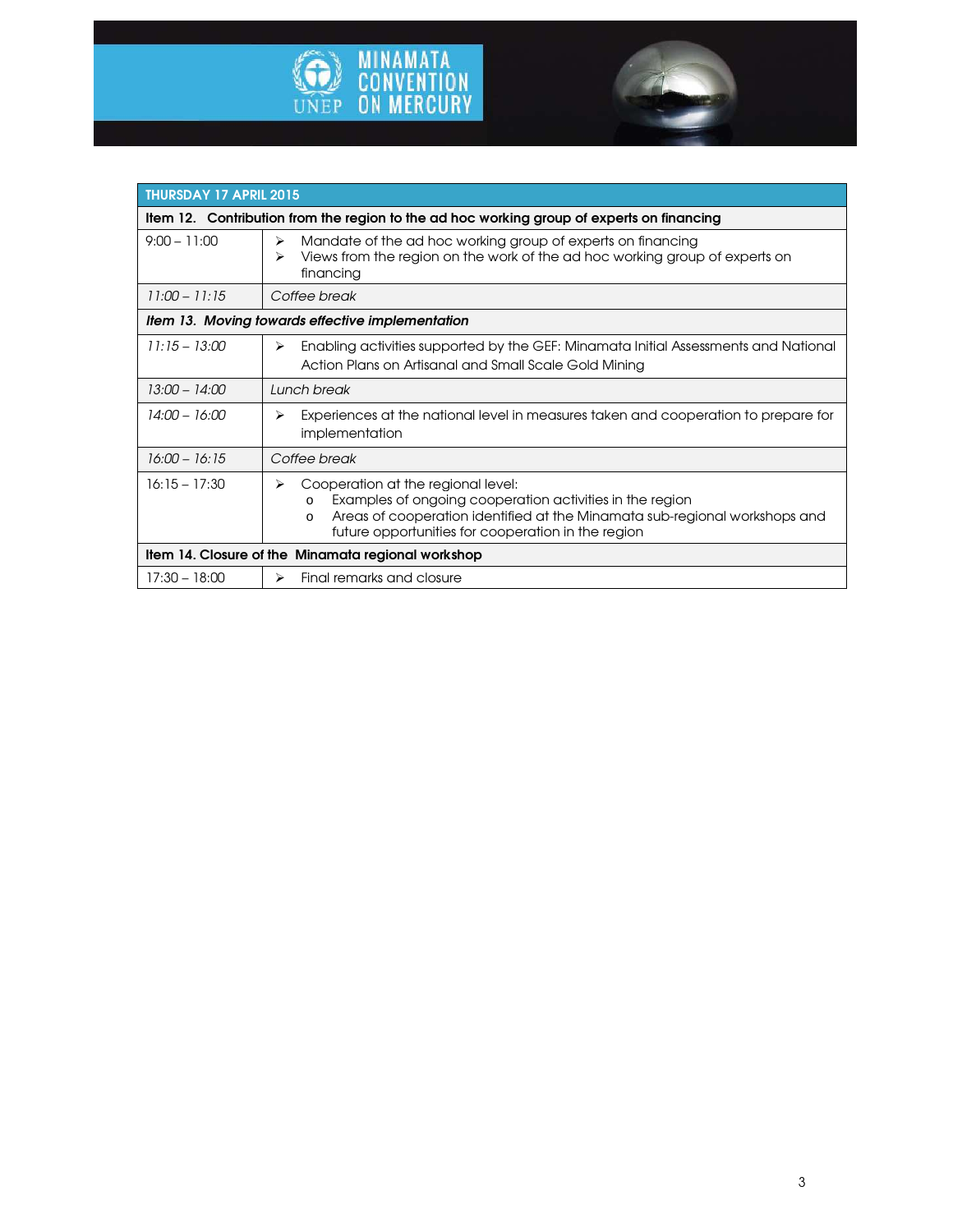



# ANNEX 2 – LIST OF PARTICIPANTS

REGIONAL WORKSHOP IN SUPPORT FOR THE RATIFICATION AND EFFECTIVE IMPLEMENTATION OF THE MINAMATA CONVENTION ON MERCURY AND REGIONAL PREPARATORY MEETING FOR THE 2015 MEETINGS OF THE CONFERENCES OF THE PARTIES TO THE BASEL, ROTTERDAM AND STOCKHOLM CONVENTIONS FOR THE LATIN AMERICA AND THE CARIBBEAN REGION MONTEVIDEO, URUGUAY, 14 TO 17 APRIL 2015

### **GOVERNMENTS**

### Antigua and Barbuda

Mr. Bevon Kelvin Burke Technical Officer The Environment Division Minisity of Health and the Environment # 1 Victoria Drive Botanic Gardens St. John's Antigua and Barbuda Tel: +1 268 562 2568 Fax: +1 268 462 4625 E-mail: bevonburke@gmail.com

Mr. Linroy Christian Director of Analytical Services Department of Analytical Services Ministry of Agriculture, Land, Fisheries and Barbuda Affairs Dunbars, Friars Hill Road St. John's Antigua and Barbuda Tel: +1 268 462 4501/9437 Fax: +1 268 462 6281 E-mail: linroyc@gmail.com

### **Argentina**

H.E. Ms. María Fabiana Loguzzo Ministra, Directora General de Asuntos **Ambientales** Ministerio de Relaciones Exteriores y Culto Esmeralda 1212, Piso 14 1007 Ciudad Autónoma de Buenos Aires Argentina Tel: +54 11 48 19 74 14 Fax: +54 11 48 19 74 13 E-mail: digma@mrecic.gov.ar / vgp@mrecic.gov.ar / laf@mrecic.gov.ar

Mr. Pablo Sergio Issaly Coordinador Unidad de Sustancia y Productos Químicos Secretaría de Ambiente y Desarrollo **Sustentable** San Martín 451 C1004AA1 Buenos Aires Argentina Tel: +54 11 4328 4821 x 37 Fax: +54 11 4328-3890 x 13 E-mail: pissaly@ambiente.gov.ar / psissaly2007@yahoo.com

Mr. Alberto Santos Capra Punto de Contacto Técnico del Convenio de **Basilea** Subsecretaría de Control y Fiscalización Ambiental y Prevención de la Contaminación Secretaría de Ambiente y Desarrollo **Sustentable** San Martín 451, 3° Piso of 306 1425 Buenos Aires **Argenting** Tel: +54 11 4348 8200 x 7251 Fax: +54 11 4348 8200 E-mail: ascapra@hotmail.com / acapra@ambiente.gob.ar

### Belize

Mr. Martin Alegria Chief Environmental Officer Department of the Environment Ministry of Natural Resources and the Environment 10/12 Ambergris Avenue Belmopan Belize E-mail: alegria.martin@gmail.com / envirodept@doe.gov.bz / martinalegria@hotmail.com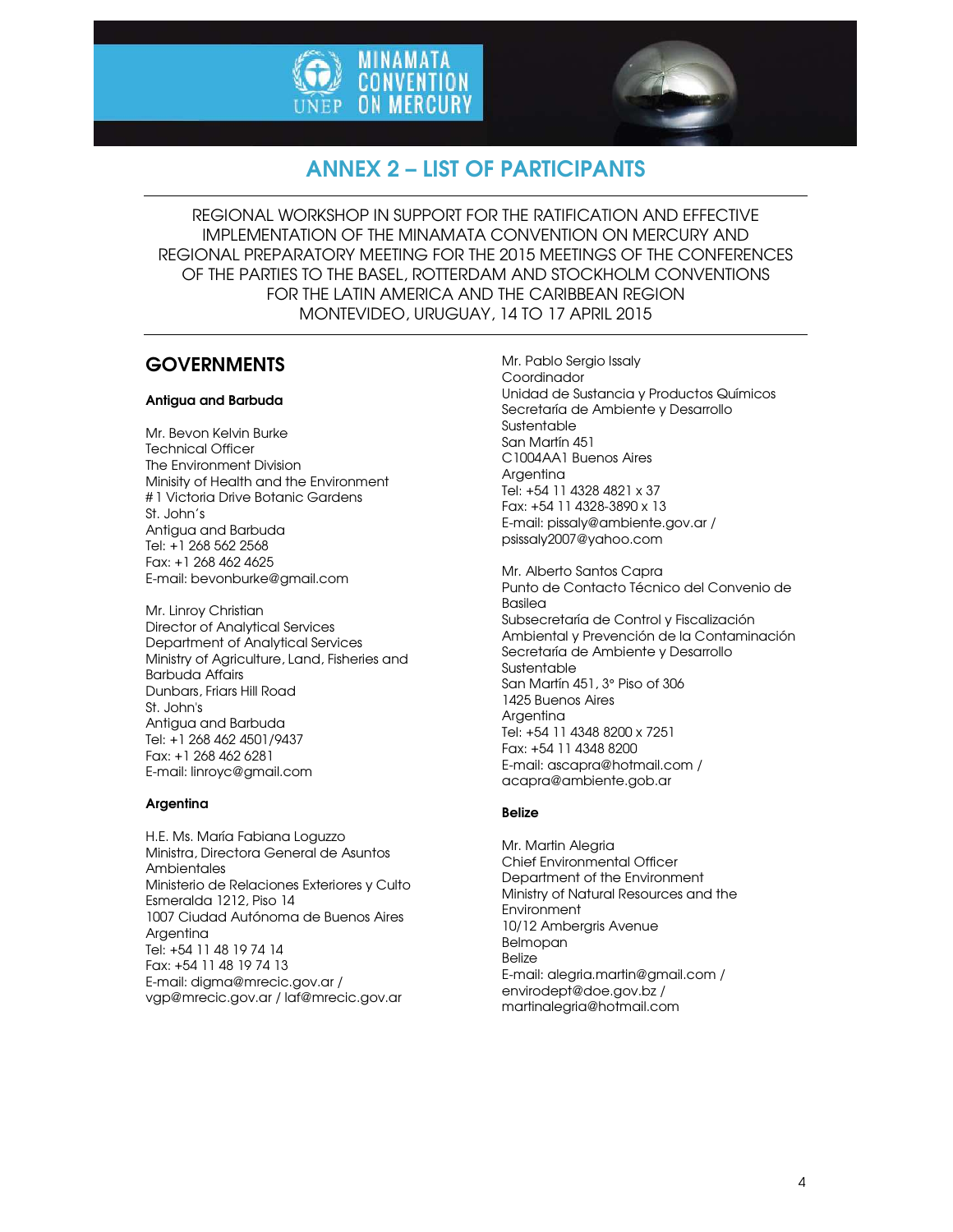



Ms. Miroslava Vierka Castellon Geier Técnico PRONACOP's Programa Nacional de Contaminantes Organicos Persistente Ministerio de Medio Ambiente y Agua Avenue Camacho No. 1471 La Paz Bolivia (Plurinational State of) Tel: +591 2 241 4301 Fax: +591 2 241 4301 E-mail: miroslava\_bo@hotmail.com

Ms. Rocio Ricela Esprella Escobar Responsable Programa Nacional de Orgánicos Persistentes (PRONACOP's) Dirección General de Medio Ambiente y Cambios Climáticos Ministerio de Medio Ambiente y Agua Avenida Ecuador No. 2044 esq Sánchez Lima - Edificio Señor de la Misión - Piso 2 La Paz Bolivia (Plurinational State of) Tel: +591 241 4301 Fax: +591 241 4301 E-mail: rocioesprella@gmail.com / pronacops.cops@gmail.com

Ms. Danna Elizabeth Lara Holguin Coordinador en Gestioñ Ambiental y Recursos **Naturales** Viceministerio de Medio Ambiente Ministerio de Medio Ambiente y Agua Av.Camacho n°1471 La Paz Bolivia (Plurinational State of) Tel: +591 2 214 6382 E-mail: dannalara@hotmail.com

### Brazil

Mr. Luiz De Andrade Filho Third Secretary Division of Climate, Ozone and Chemical Safety (DCLIMA) Ministry of External Relations Esplanada dos Ministérios, Bloco h Anexo ii, sala 204 70170-900 Brasília Brazil Tel: +55 61 2030 9293 Fax: +55 61 2030 9288 E-mail: luiz.andrade@itamaraty.gov.br

Mr. Mauricio do Carmo Ministry of External Relations Esplanada dos Ministérios, Bloco h Anexo ii, sala 204 70170-900 Brasília Brazil Tel: +55 61 96 577605 E-mail: mauricio.carmo@itamaraty.gov.br

Ms. Zilda Maria Faria Veloso Director of the Department of Urban **Environment** Water resources and Urban Environmental **Secretariat** Ministry of Environment SEPN 505, Bloco C, Sala T-01 Ed. Marie Prendi Cruz Asa Norte 70730 542 Brasília D.F. Brazil Tel: +55 61 2028 2117 Fax: +55 61 2028 2054 E-mail: zilda.veloso@mma.gov.br

Ms. Leticia Reis de Carvalho **Director** Secretary of Climate Change and Environmental Quality / Department of the Environment Quality Ministry of Environment SEPN 505, Bloco B, Edificio Marie Prendi Cruz, Sala T20 70730 542 Brazilia D.F. Brazil Tel: +55 61 2028 2073 Fax: +55 61 2028 2252 E-mail: leticia.carvalho@mma.gov.br / leticia.carvalho@gmail.com.br

Mr. Antonio Leopoldo Ministry of Health Esplanada dos Ministérios Bloco G Brasília-DF / CEP: 70058-900 Brazil Tel: +55 61 8402 6304 E-mail: antonio.leopoldo@saude.gov.br

### Chile

Ms. Francisca Farías Burgos Profesional Oficina de Asuntos Internacionales Ministerio del Medio Ambiente San Martín # 73, Santiago 056 Santiago Chile Tel: +56 02 25735813 E-mail: ffariasb@mma.gob.cl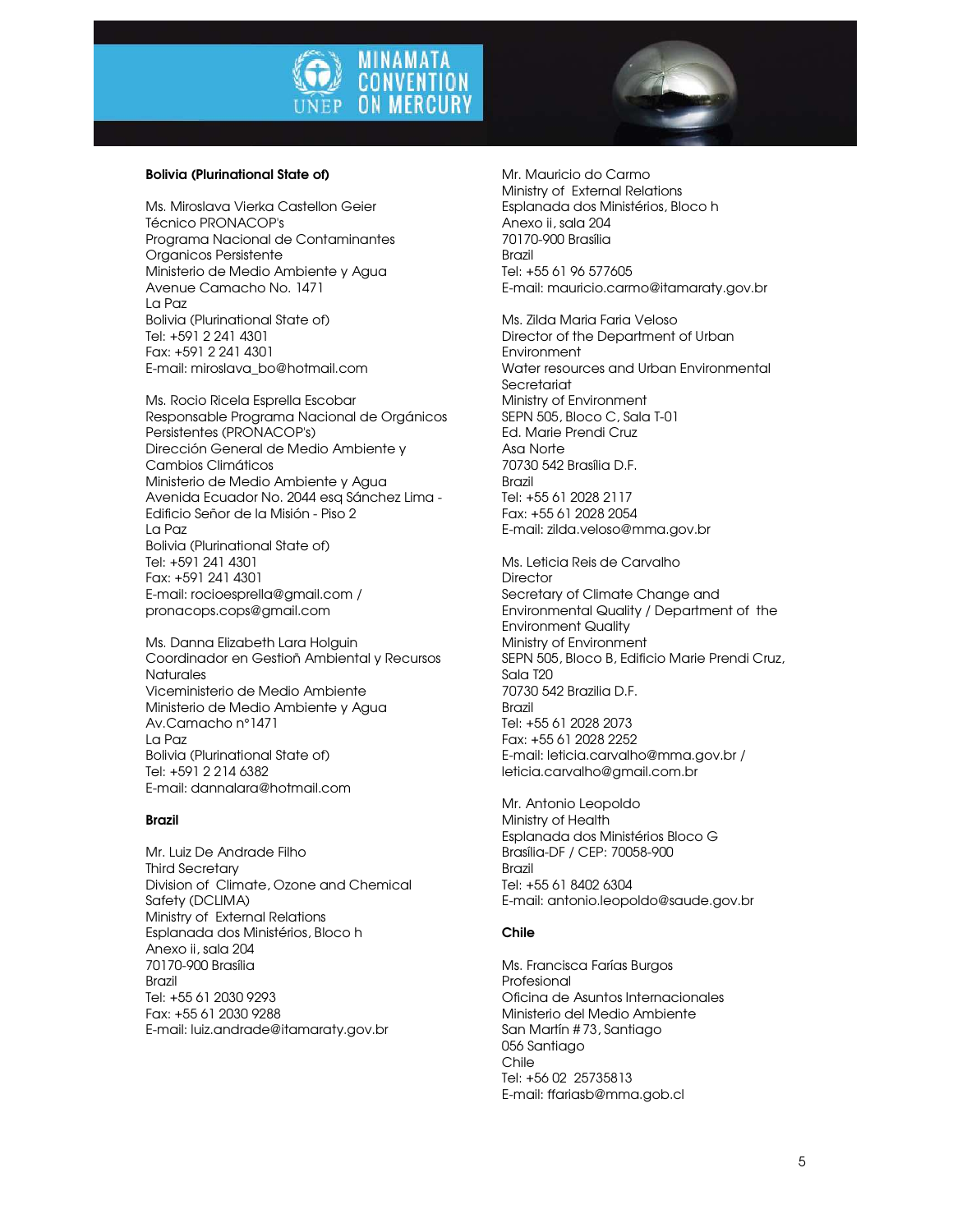



Ms. Paulina Riquelme Abogado SONAMI Av. Apoquindo 5555 of. 605 Las Condes, Santiago Chile Tel: +56 02 2299567 E-mail: priquelme@eelaw.cl

### Colombia

Ms. Gaia Hernandez Jefe de la Oficina de Asuntos Internacionales Oficina de Asuntos Internacionales Ministerio de Ambiente y Desarrollo Sostenible Calle 37 # 8 - 40 Colombia Tel: +57 1 332 3400 x 2311 E-mail: ghernandez@minambiente.gov.co

Ms. Andrea López Arias Coordinator of the Hazardous Waste Division Environmental, Sectorial and urban Affairs **Directorade** Ministry of Environment and Sustainable Division Calle 37 No. 8-40 Bogota Colombia Tel: +57 1 332 34 00 x 1127 Fax: +57 1 332 34 00 x 2378 E-mail: alopez@minambiente.gov.co / andrealopezarias@yahoo.com

Ms. Angela Patricia Rivera Galvis Segundo Secretario de Relaciones Exteriores Dirección de Asuntos Economicos, Sociales y **Ambientales** Ministerio de Relaciones Exteriores Calle 10 No.5-51 Palacio de San Carlos Bogotá Colombia Tel: +57 1 381 4125 E-mail: angela.rivera@cancilleria.gov.co

### Costa Rica

Mr. Jorge Araya González Jefe, Departamento de Agroquímicos y Equipos de Aplicación Servicio Fitosanitario del Estado Ministerio de Agricultura y Ganadería Apartado 10108 San José Costa Rica Tel: +506 2549 34 00 Fax: +506 2549 35 98 E-mail: jaraya@sfe.go.cr / jaraya@sfe.go.cr Mr. Marco Tulio Lobo Delgado Profesional de la Salud Servicio Civil III Dirección de Protección al Ambiente Humano Ministerio de Salud Street 16 Avennue 6 and 8 P.O. Box 10123 1000 San josé Costa Rica Tel: +506 2221 6058 x 162 Fax: +506 225 545 12 E-mail: lobosolocr@yahoo.com

Ms. María del Mar Solano Trejos Assistant in Stockholm Convention Implementation Development and Research Department Ministry of Environment and Energy Calle 9-9 Bis Ave 18. San José Costa Rica Tel: +506 22571839 Fax: +506 22582820 E-mail: madelmarst@gmail.com

### Cuba

Mr. Mario Abó Balanza **Director** Centro de Información, Gestión y Educación **Ambiental** Ministerio de Ciencia, Tecnología y Medio Ambiente Calle 20 n° 4107 e/ 41 y 47, Playa 11300 La Habana Cuba Tel: +53 7 209 6014 Fax: +53 7 204 9031 E-mail: mabo@citma.cu / marioabo1961@gmail.com

Mr. Antonio Casanova Guilarte Centro de Inspección y Control Ambiental (ORASEN) Ministerio de Ciencia,Tecnología y Medioambiente. Calle 28 no.504 esq. 5ta Avenida, Playa 10400 La Habana Cuba Tel: +53 7 202 7573 Fax: +53 7 202 730 E-mail: tony@orasen.co.cu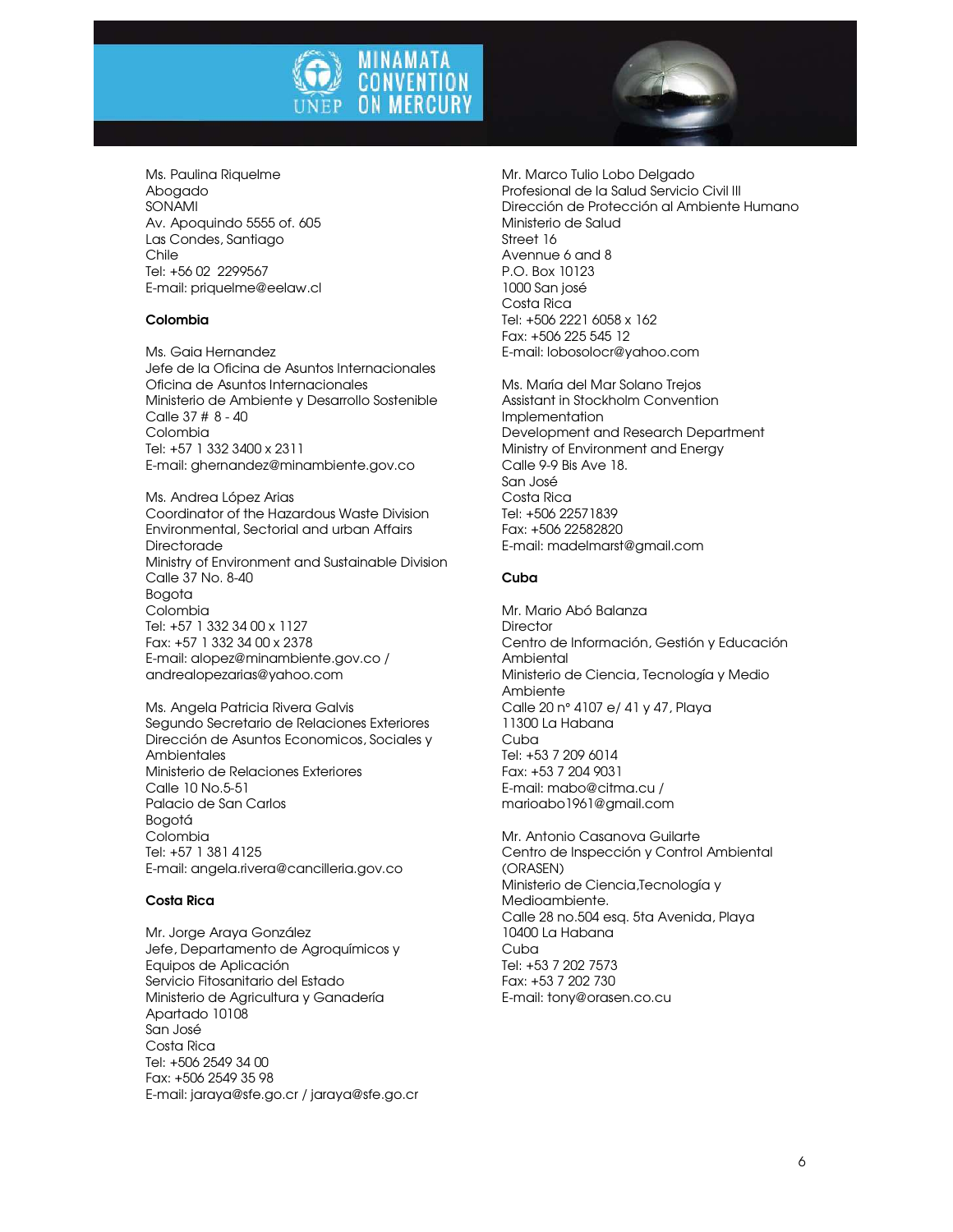



Ms. Yaise Ramos Rodríguez Especialista Relaciones Internacionales Dirección de Relaciones Internacionales Ministerio de Ciencia,Tecnología y Medioambiente Calle 18 A # 4118 e/ 41 y 47, Playa 11300 La Habana Cuba Tel: +53 7 214 42 56 E-mail: alexandra@citma.cu

### Dominican Republic

Ms. Elsa Ferreras de Sanchez Encargada del Departamento de Sustancias Químicas y Residuos Peligrosos Departamento de Substancias Químicas Ministerio de Medio Ambiente y Recursos **Naturales** Advenida Cayetano Germosén esq. Avenida Gregorio Luperón Sector El Pedrégal 11107 Santa Domingo Dominican Republic Tel: +809 567 4300 x 6230 E-mail: elsa.ferreras@ambiente.gob.do / elsaferreras@yahoo.com

Ms. Ana Mendoza Abreu Analista de Gestión Ambiental/Convenio de Minamata, sobre el mercurio Gestión de Sustancias Quimicas y Residuos peligrosos Ministerio de Medio Ambiente y Recursos **Naturales** Ave.Cavetano Germosén, ezquina Ave. Gregorio Luperon, El Pedregal 11107 Santo Dominqo Dominican Republic Tel: 8095674300 E-mail: ana.mendoza@ambiente.gob.do

Mr. Alexander Alberto Moreta De Los Santos Analyst de Gestion Ambiental / Convenio Basilea Departamento de Gestion de Sustancias Quimicas y Residuos Peligrosos Ministrerio de Medio Ambiente y Recursos **Naturales** Caytano Germosén Avenue El Pedregal 11107 Santo Domingo Dominican Republic Tel: +809 567 4300 Fax: +809 567 0555 E-mail: alexander.moreta@ambiente.gob.do

### Ecuador

Ms. Verónica Paulina Arrieta Rodríguez Punto Focal Técnico del Convenio de Rotterdam Dirección Nacional de Control Ambiental Ministerio del Ambiente Madri 1159 y Andalucía 170517 Quito Ecuador Tel: +593 239 876 00 x 1122 E-mail: veronica.arrieta@ambiente.gob.ec

Ms. Yadira de los Angeles Pilco Pavón Punto Focal técnico del Convenio de Basiliea Dirección Nacional de Control Ambiental Ministerio del Ambiente Madri 1159 y Andalucía 170517 Quito Ecuador Tel: +593 023 987 600 x 1122 E-mail: yadira.pilco@ambiente.gob.ec / fpin@ambiente.gob.ec

Ms. Diana Vazquez Responsible de Acuerdos Multilaterales Ambientales Gestion Internacional Ministerio del ambiente de Ecuador Av. Madrid 11-59 y Andalucia 170517 Quito Ecuador Tel: +59323987669 E-mail: diana.vazquez@ambiente.gob.ec

Mr. Luis Espinosa Salas **Consejero** Mision de Ecuador ante Las Naciones Unidas Ginebra Ministerio de Relaciones Exteriores Rue de Lausannne 80-82 1202 Geneva **Switzerland** Tel: +41 78 634 4739 E-mail: lgespinosa@yahoo.com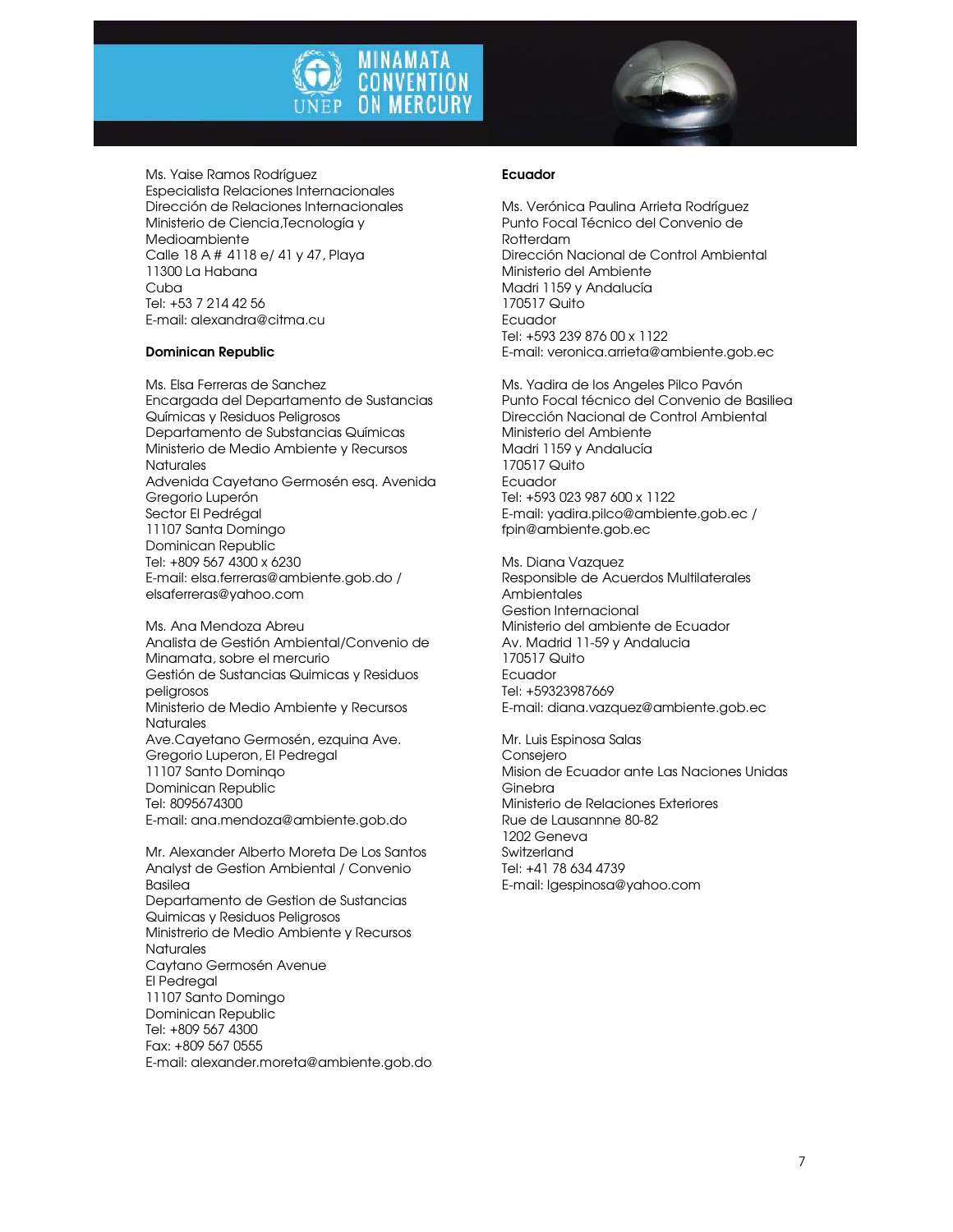



### El Salvador

Mr. Juan Ruben Bonilla Martir Coordinador Proyectos del Convenio de Viena y su Protocol de Montreal y del Convenio de Estocolmo Sobre Contaminates Organicos **Persistentes** Direccion General de Saneamiento Ambiental/Unidad de Desechos Solidos y Peliarosos Ministerio de Medio Ambiente y Recursos **Naturales** Kilometro 5 Carretera a Santa Tecla Avenida y Colonia Las Mercedes 3186 San Salvador El Salvador Tel: +50321329960 Fax: +50321329420 E-mail: rbonilla@marn.gob.sv

Mr. Ítalo Andrés Flamenco Córdova Especialista en Materiales Peligrosos / Técnico del Ministerio de Medio Ambiente y Recursos **Naturales** Ministerio de Medio Ambiente y Recursos **Naturales** Dirección General de Saneamiento Ambiental Kilometro 5 ½, Carretera a Santa Tecla, Calle y Colonia Las Mercedes, Edificios MARN, (Instalaciones ISTA) San Salvador El Salvador Tel: +503 21 32 99 60 Fax: +503 21 32 94 20 E-mail: icordova@marn.gob.sv

#### **Guatemala**

Mr. Fausto Cano Tello Coordinador SAICM Unidad de Productos Quimicos Ministerio de Ambiente y Recursos Naturales Edificio MARN 20 Calle 28-58 Zona 10 010010 Guatemala City Guatemala Tel: +502 2423 0500 x 2508 Fax: +502 242 305 00 E-mail: faustocano@gmail.com

Mr. Luis Armando Menendez Godoy Jefe

Departamento de Registro de Insumos Agrícolas / Dirección de Sanidad Vegetal Ministerio de Agricultura, Ganadería y Alimentación 7ma. Ave. 12-90 zona 13 Edificio de Viceministerio de Sanidad Agropecuaria y Regulaciones 010143 Guatemala Guatemala Tel: +502 2413 7410 Fax: +502 2413 7387 E-mail: luismenendez.maga@gmail.com

Ms. Ingrid Michelle Villatoro Valladares Asesora, Covenio de Basilea Unidad de Coordinacion para el Manejo Ambientalmente Racional de Productos Quimicos y Deseci Pellgrosos Ministerio de Ambiente y Recursos Naturales 20 Calle 28-58 Zona 10 Cuidad de Guatemala Guatemala Tel: +502 2423 0500 x 2635 Fax: +502 2423 0500 x 1045 E-mail: ivillatoro@marn.gob.gt / michivillatoro@gmail.com

### Guyana

Mr. Suresh Lolchan Amichand Senior Inspector, Training & Enforcement Pesticides and Toxic Chemicals Control Board Ministry of Agriculture NARI Compound Mon Repos East Coast Demerara Guyana Tel: +592 671 45 44 E-mail: amichands@yahoo.com / samichand@ptccb.org.gy

### Haiti

Mr. Jean Claude Carre Vice-president Association de Génie Sanitaire et des Scinces de l'Environnement (ADISH) 19 bis, Bois Patate 01162 Port-au-Prince Haiti Tel: +509 38344706 E-mail: pophaiti@hotmail.com / didi\_cayen@yahoo.fr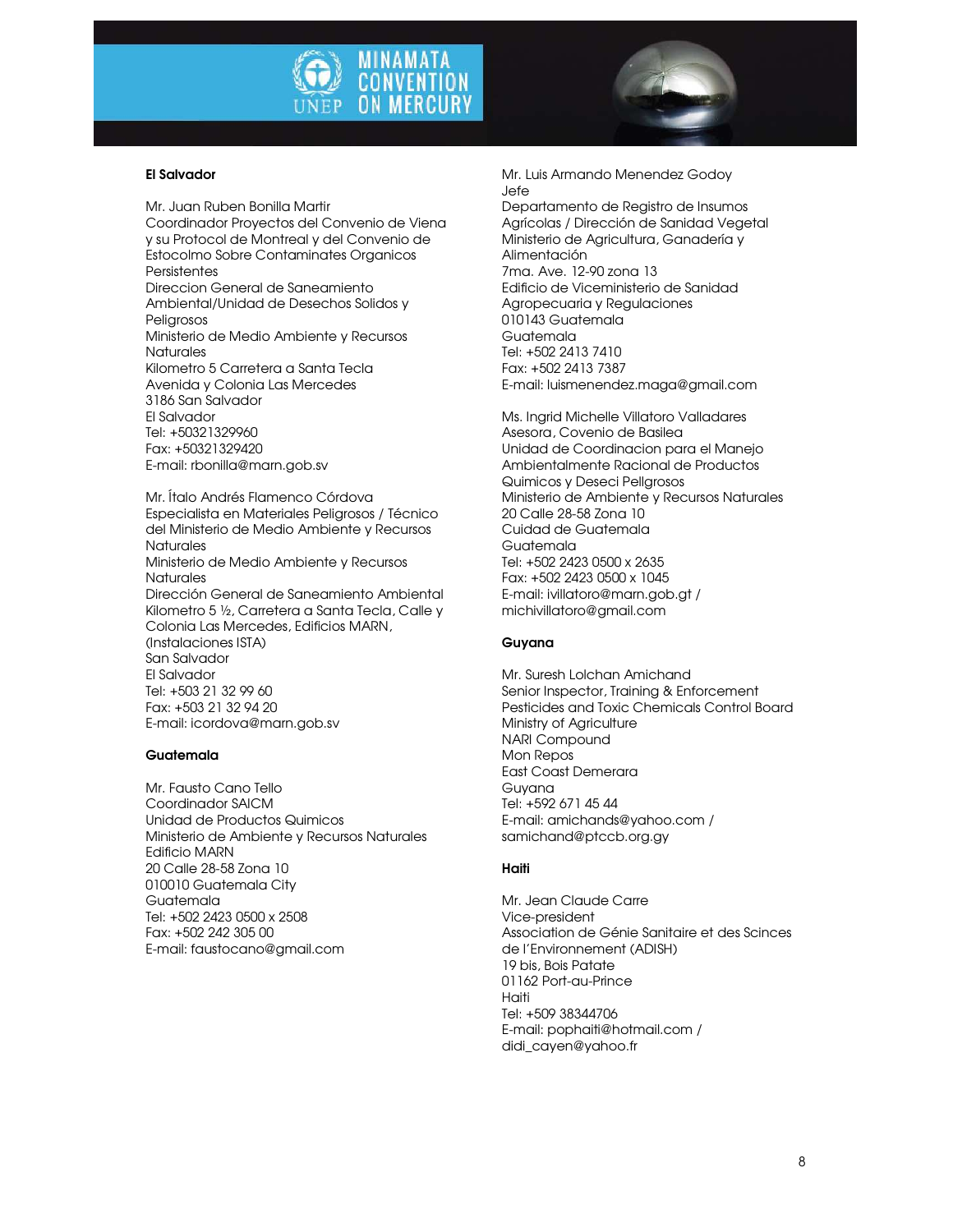



#### Honduras

Ms. Emerita Avila Reyes Técnico de Registro y Fiscalización de Plaguicidas Departamento de Control y Uso de Plaguicidas (DCUP) Secretaría de Agricultura y Ganadería (SAG) Bulevar Miraflores, Ave. La FAO Col. Loma Linda Sur **Tegucigalpa** Honduras Tel: +504 11101 2232 62 Fax: +504 11101 2235 842 E-mail: eavila@senasa-sag.gob.hn / emeritaavila2005@yahoo.es

Mr. Marco Tulio Cálix Coordinacion Convenio de Basilea en Honduras, Departamento Vigilancia Ambiental Centro de Estudios y Control de Contaminantes (CESCCO) Secretaría de Energia, Recursos Naturales, Ambiente y Minas Barrio Morazan, Calle Juana Lainez, Frente Central de Bomberos **Tegucigalpa Honduras** Tel: +504 2231 1006 Fax: +504 2239 0954 E-mail: cescco.serna@gmail.com / matcalix@gmail.com

Ms. Ana Gabriela Ramírez Salgado Coordinadora, Departamento para la Gestión de Sustancia Químicas Centro de Estudios y Control de Contaminantes (CESCCO) Secretaría de Energica, Recursos Naturales, Ambiente y Minas Barrio Morazán, frente al Cuartel General de **Bomberos Tegucigalpa** Honduras Tel: +504 2239 4148 E-mail: agabrielaramirez@gmail.com

### Jamaica

Ms. Gillian Guthrie Senior Director Environmental and Risk Management Division Ministry of Water, Land, Environment and Climate Change 16A Half Way Tree Road Kingston 5 Jamaica Tel: +1 876 633 7500 Fax: +1 876 920 7267 E-mail: emdmohe@yahoo.com / gillian.guthrie@mwlecc.gov.jm

Ms. Andrea Jones Bennett Director of Projects and Enforcement Environment and Risk Management Division Ministry of Water, Land, Environment and Climate Change 16a Half Way Tree Road Kingston 5 Jamaica Tel: +1 876 633 7500 Fax: +1 876 920 7267 E-mail: andrea.jones@mwlecc.gov.jm

Ms. Bethune Morgan Enforcement Coordinator Enforcement Branch/Legal & Enforcement Division National Environment and Planning Agency 10-11 Caledonia Avenue Kingston 5 Jamaica Tel: +1 876 754 7540 ext.2412 Fax: +1 876 754 7567 E-mail: Bethune.Morgan@nepa.gov.jm

### Mexico

Ms. Patricia Del Carmen Conde Dictaminadora Sanitaria Comision de Evidencia y Manejo de Riesgos Comisión Federal para la Protección contra Riesgos Sanitarios Oklahoma 14, Piso 3 Colonia Napoles, Delegación Benito Juárez 03810 México México Tel: 01-55-50805200 ext- 1424 E-mail: pconde@cofepris.gob.mx

Mr. Oscar Ricardo Gallegos Sanchez Primer Secretario Asesor Tecnico Representation de Mexico ante La Aladi Secretaria de Economia de Mexico Plaza Independencia No 753, Piso 8 11100 Montevideo Uruguay Tel: +5829002098 Fax: +59829087452 E-mail: oscar.gallegos@economia.gob.mx

Ms. Silvia Victoria Gerente de Rutas de Exposición Comision de Evidencia yManejo de Riesgos Comisión Federal para la Protección contra Riesgos Ssanitarios Oklahoma 14, Piso 3 Colonia Napoles, Delegación Benito Juárez 03810 México México Tel: 01-55-50805200 ext- 1496 E-mail: svictoria@cofepris.gob.mx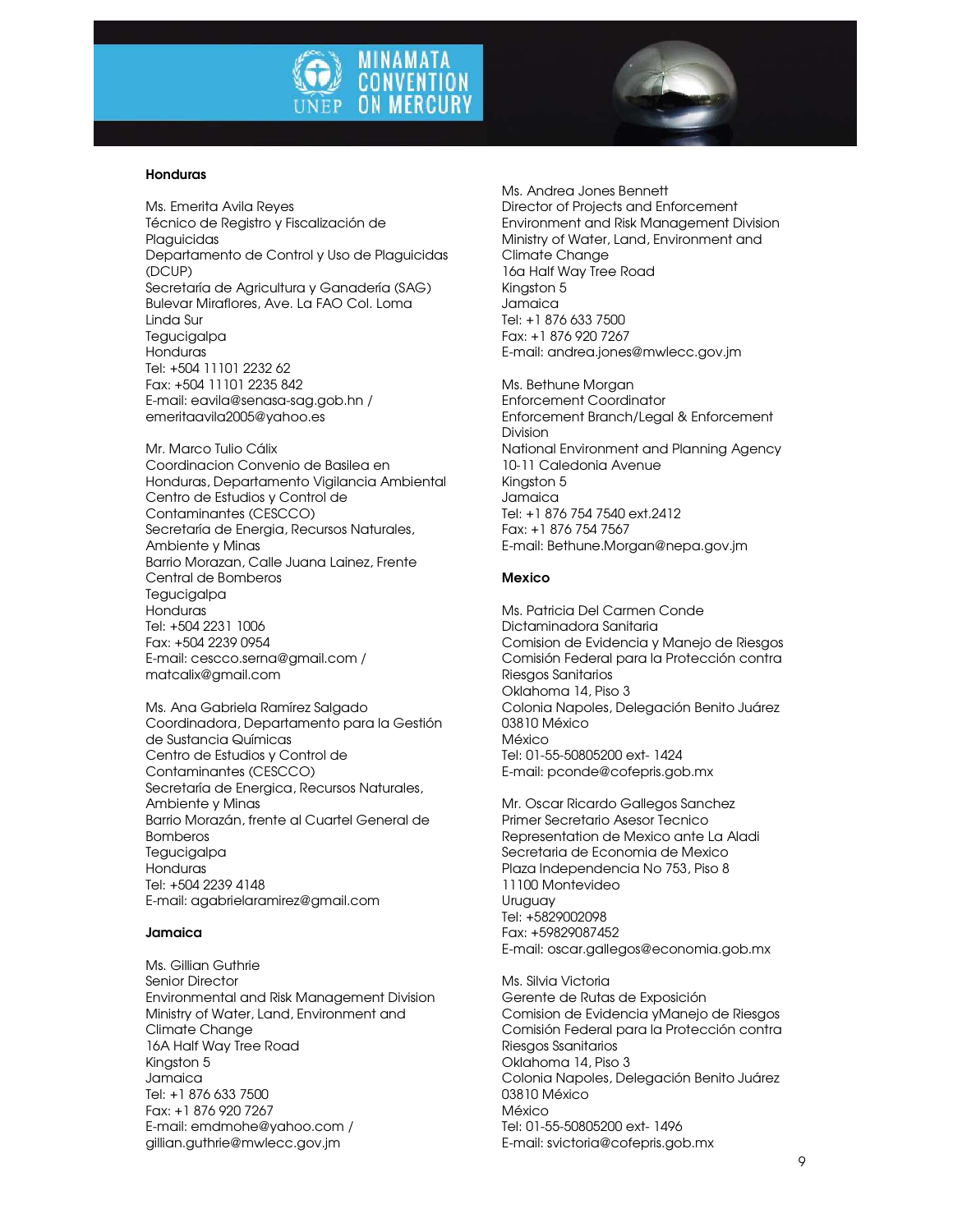



### Nicaragua

Ms. Yelba de Los Angeles López González Directora de Seguridad Química Comisión Nacional de Registro y Control de Sustancias Toxicas Avenida Bolívar, Costado sur Asamblea Nacional Edificio de la Secretaría de la Presidencia 2378 Managua Nicaragua Tel: +505 8991 2008 / +505 2228 2002 x 11 12 E-mail: ylopez@marena.gob.ni

Mr. Ulises Antonio Narvaez Vargas Presidente Comisión Nacional de Registro y Control Sustancias Tóxicas Comisión Nacional de Registro y Control Sustancias Tóxicas Avenida de Bòlivar a Chavez, Costado sur de la Asamblea Nacional 2378 Managua Nicaragua Tel: +505 2228 2003 E-mail: unarvaez@sepres.gob.ni

### Panama

Ms. María Inés Esquivel **Subdirectora** Subdirección General de Salud Ambiental Ministerio de Salud Paseo Gorgas Ancón 062912 Panama City Panama Tel: +507 512 9131 Fax: +507 512 9353 E-mail: miesquivelg@gmail.com

Mr. Franklin Garrido Técnico Subdirección General de Salud Ambiental Ministerio de Salud Avenida Gorgas Ancón 062912 Panama City Panama Tel: +507 512 9131 Fax: +507 512 9353 E-mail: convenio\_de\_estocolmo@minsa.gob.pa / fgarrido@minsa.gob.pa

Ms. Yoaní González Torres Biólogo (Técnico) Subdirección General de Salud Ambiental Ministerio de Salud Paseo Gorgas Ancón 062912 Panama City Panama Tel: +507 512 9131 Fax: +507 512 9353 E-mail: ygonzalez@minsa.gob.pa

### Paraguay

Ms. Gloria Beatriz León Araujo Punto Focal Técnico Direccion General de Control Secretaría del Ambiente (SEAM) Madame Lynch 3500 Asunción Paraguay Tel: +595 21 61 58 07 Fax: + 595 21 61 58 06 E-mail: gloriabeatrizleon@yahoo.es

Mr. César Luis Rivas Ovelar **Director** Agroquimilos SENAVE Herrera y Yegros Paraguay Tel: +59521496174 Fax: +59521496174 E-mail: cesar.rivas@senave.gov.py

Ms. Silvia Susana Weyer De Suss Ingeniera Agronóma Jefa / Dpt Evaluación y Mitigación de Riesgo Dirección de Agroquimicos / SENAVE Herrera c/ Yegros Edif. Interexpress Asuncion Paraguay Tel: +595 21 496 491 E-mail: silviaweyer@hotmail.com / silviaweyer@senave.gov.py / silviaweyer@gmail.com

### Peru

Mr. Josue Alfonso Carrasco Valiente Director General Insumos Agropecuarios e Inocuidad Agroaclimentaria Servicio Nacional de Sanidad Agraria - Senasa Av. la Molina 1915 Lima Peru Tel: +51 1 313 33 23 Fax: +51 1 350 1486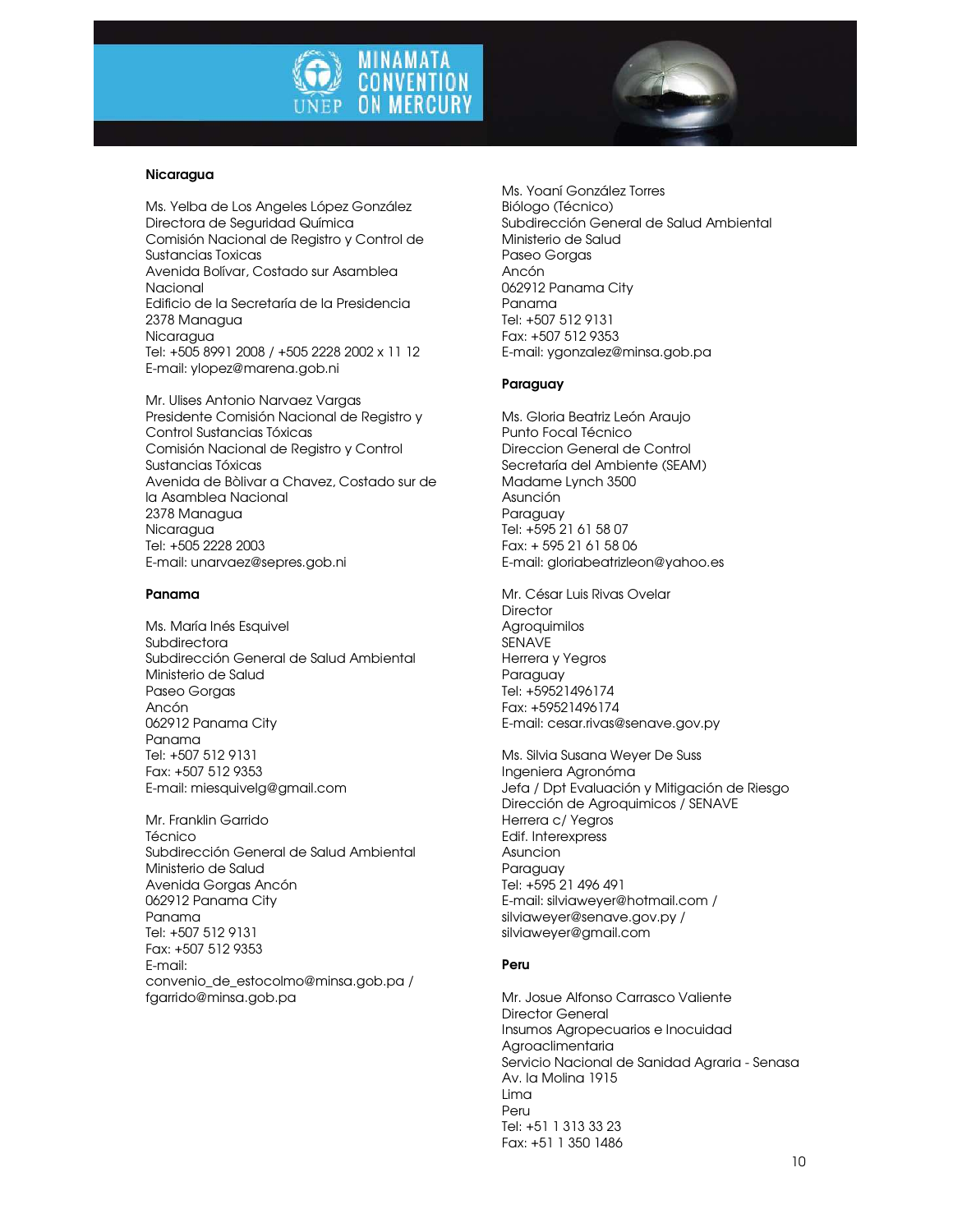



E-mail: jcarrasco@senasa.gob.pe Ms. Vilma Morales Quillama Coordinadora - Especialista en Gestión Ambiental y Sustancias Químicas Dirección General de Calidad Ambiental Ministerio del Ambiente Av. Javier Prado Oeste No. 1440 San Isidro Lima Peru Tel: +51 1 611 6000 1720 Fax: +51 1 611 6034 E-mail: vmorales@minam.gob.pe

Mr. Elmer Quichiz Romero Director Ejecutivo Direccion General de Salud Ambiental Minesterio de Salud Calle las Amapolas N250 URB Sanevgenio Distrito Lice Lima14 Lima Peru Tel: +5116314430 Fax: +5114226404 E-mail: equichiz@digesa.minsa.gob.pe

### Saint Kitts and Nevis

Ms. Jeanelle Kelly Agricultural Officer and Focal Point for the Rotterdam Convention Department of Agriculture Pesticides and Toxic Chemicals Control Board c/o Department of Agriculture P.O. Box 39 La Guerite Basseterre Saint Kitts and Nevis Tel: +1 869 465 2335 Fax: +1 869 465 2928 E-mail: quarantinedoastk@hotmail.com / agridep8@gmail.com

Mr. Marcus Natta Science and Research Manager Saint Kitts and Nevis Bureau of Standards La Guerite Basseterre Saint Kitts and Nevis Tel: +869 465 5279 Fax: +869 465 3852 E-mail: marcus.natta@gov.kn / natta\_316@hotmail.com

### Saint Lucia

Ms. Yasmin Jude Sustainable Development and Environment **Officer** Ministry of Sustainable Development, Energy, Science and Technology 1st Floor, Caribbean Cinema complex, Upper Floor, Choc Estate **Castries** Saint Lucia Tel: +1 758 451 8746 Fax: +1 758 450 1904 E-mail: yjude@sde.gov.lc / yasmin.jude@gmail.com

Mr. Laurianus Lesfloris Deputy General Manager Solid Waste Management Authority P.O. Box CP5722 **Castries** Saint Lucia Tel: +1 758 453 2208 Fax: +1 758 453 6856 E-mail: dgm@sluswma.org / sluswma@candw.lc

### Trinidad and Tobago

Ms. Keima Gardiner Environmental Engineering Specialist Environmental Policy and Planning Division Ministry of the Environment and Water Resources Level 26, Tower D, International Waterfront **Complex** 1A Wrightson Road Port-of-Spain Trinidad and Tobago Tel: +1 868 225 3394 Fax: +1 868 624 2455 E-mail: keima.gardiner@gov.tt / keima.gardiner@mewr.gov.tt

### Uruguay

H.E. Ms. Eneida De León **Minister** Ministerio de Vivienda, Ordenamiento Territorial y Medio Ambiente (MVOTMA) Zabala 1432, 4º piso Montevideo Uruguay Tel: +598 29170710 x 1405 E-mail: edeleon@mvotma.gub.uy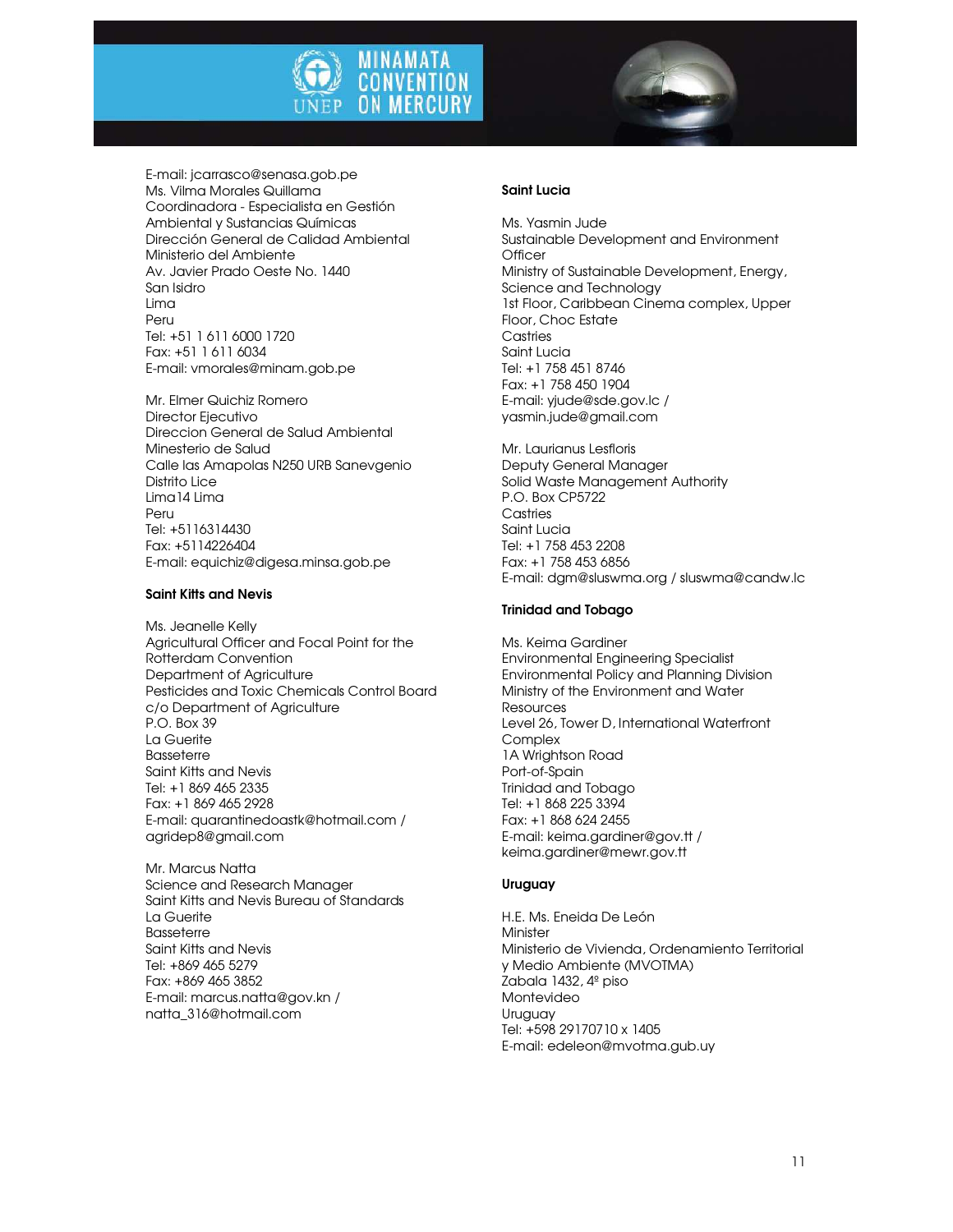



Mr. Jorge Rucks Under secretary Ministerio de Vivienda, Ordenamiento Territorial y Medio Ambiente (MVOTMA) Zabala 1432, 4º piso Montevideo Uruguay Tel: +598 29170710 x 1412 E-mail: jorge.rucks@mvotma.gub.uy / jorge.rucks@gmail.com,

Ms. Laura Dupuy Ambassador Directora General para asuntos Técnico Administrativos Ministerio de Relaciones Exteriores de Uruguay (MRREE) Colonia 1206, 11100 Montevideo Uruguay Tel: +598 29022313 - 29021009 E-mail: lauradupuynario@yahoo.com/ tecnico.administrativo@mrree.gub.uy

Mr. Alejandro Nario Carvalho **Director** Dirección Nacional de Medio Ambiente (DINAMA) Ministerio de Vivienda, Ordenamiento Territorial y Medio Ambiente (MVOTMA) Galicia 1133, 1st Floor 11100 Montevideo **Uruguay** Tel: +598 2 917 0710 x 4558 E-mail: alejandro.nario@mvotma.gub.uy/ alejandro.nario@gmail.com

Mr. Luis Remedi **Director** Dirección de Medio Ambiente Ministerio de Relaciones Exteriores de Uruguay (MRREE) Colonia 1206, 2º piso, 11100 Montevideo Uruguay Tel: +598 2 902 94 68 / 2 902 10 10 x 2052/2221 E-mail: luis.remedi@mrree.gub.uy/ medio.ambiente@mrree.gub.uy

Ms. Carmen Cecilia Ciganda Albarello **Directora** División de Salud Ambiental y Ocupacional Ministerio de Salud Pública Avenue 18 de Julio 1892 11200 Montevideo Uruguay Tel: +598 2 409 8302 Fax: +598 2 409 8302 E-mail: cciganda@msp.gub.uy

Ms. Judith Magaly Torres Baptista Jefe de Departamento División Control Ambiental / Control de Cadenas Productivas y Flujo de Residuos y **Sustancias** Dirección Nacional de Medio Ambiente (DINAMA) Ministerio de Vivienda, Ordenamiento Territorial y Medio Ambiente (MVOTMA) Galicia 1133, 2nd Floor 11100 Montevideo Uruguay Tel: +598 2 917 0710 x 4107 Fax: +598 2 917 0710 x 4610 E-mail: jmtorres1426@gmail.com / judith.torres@mvotma.gub.uy

Ms. Irene González División Control de Insumos Dirección General de Servicios Agrícolas Ministerio de Ganadería Agricultura y Pesca Av. Millán 4703 12900 Montevideo Uruguay Tel: +598 2309 8410 x 155 E-mail: igonzalez@mgap.gub.uy/ dgssaa.direccion@mgap.gub.uy

Mr. Federico Souteras Asesoría de Planificación, Gestión de Residuos y Sustancias Dirección Nacional de Medio Ambiente (DINAMA) Ministerio de Vivienda, Ordenamiento Territorial y Medio Ambiente (MVOTMA) Galicia 1133, 3 Floor 11100 Montevideo Uruguay Tel: +598 2 917 0710 x 4343 Fax: +598 2917.07.10 x 4504 E-mail: federico.souteras@mvotma.gub.uy

Mr. Gerardo Rivas Asesoría de Planificación, Gestión de Residuos y Sustancias Dirección Nacional de Medio Ambiente (DINAMA) Ministerio de Vivienda, Ordenamiento Territorial y Medio Ambiente (MVOTMA) Galicia 1133, 3 Floor 11100 Montevideo Uruguay Tel: +598 2 917 0710 x 4332 E-mail: gerardo.rivas@mvotma.gub.uy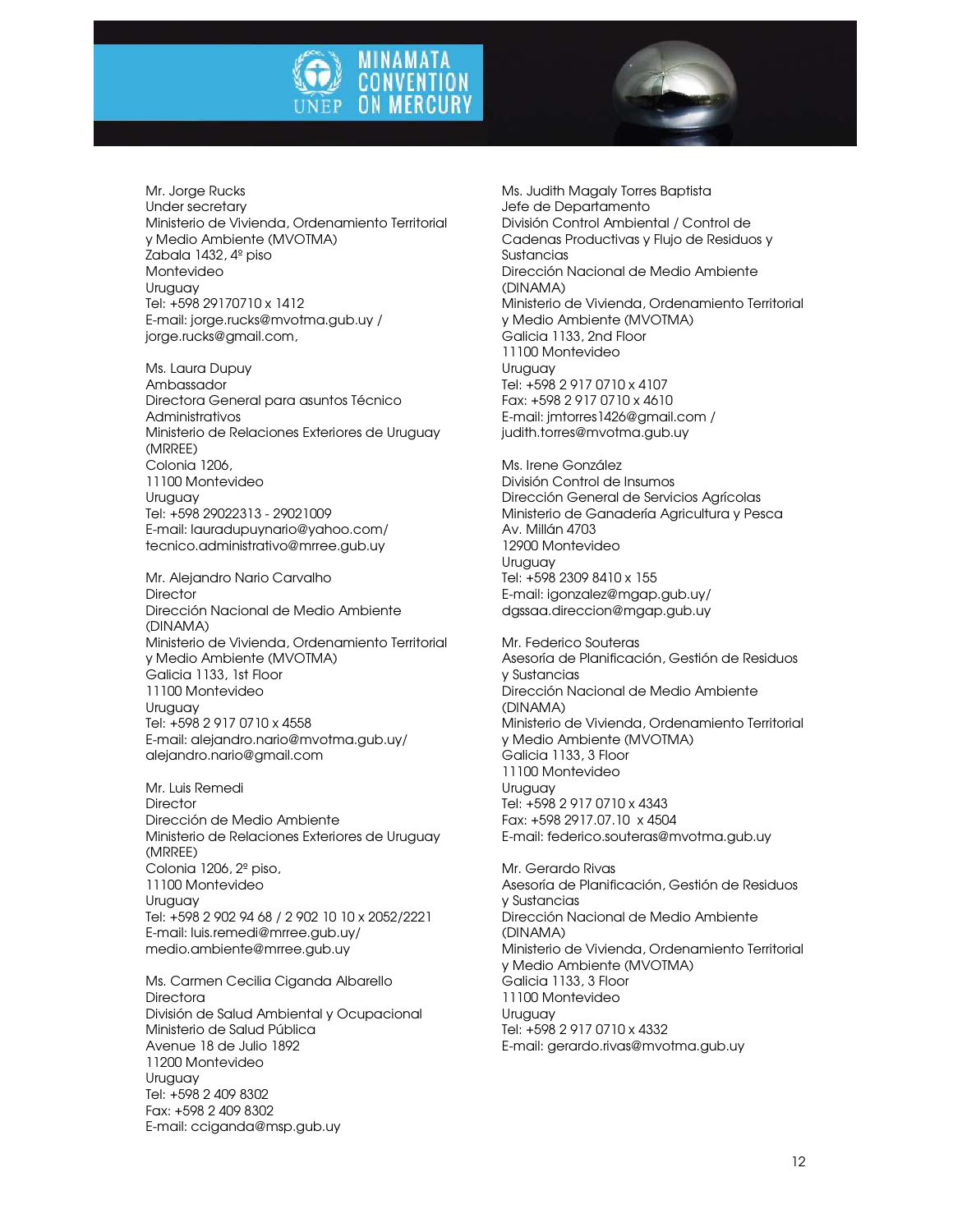



#### Venezuela (Bolivarian Republic of)

Ms. Anabell Arveláez Profesional III Oficina de Gestión y Cooperacion Internacional Ministerio del Poder Popular para el Medio Ambiente Centro Simón Bolívar Torre Sur, Piso 18 **Caracas** Venezuela (Bolivarian Republic of) Tel: +58 212 408 1501 Fax: +58 212 408 1503 E-mail: aarvelaez@minamb.gob.ve / aarvelaez@gmail.com

Ms. Genoveva Campos Gil Segundo Secretario COORD Cooperación Integral Economia y Comercio Internaciónal Ministerio del Poder Popular para Relaciones Exteriores Conde a Carmelitas, Torre M.R.E., Piso 2 1010 Caracas Venezuela (Bolivarian Republic of) Tel: +58 212 8064725 E-mail: genovevacamposmre@gmail.com

Mr. Alfredo José Perez Gonzalez **Director** Dirección General de Calidad Ambiental Ministerio del Poder Popular para Vivienda, Hábitat y el Ecosocialismo Centro Simón Bolívar Torre Sur, Piso 18 **Caracas** Venezuela (Bolivarian Republic of) Tel: +59 212 408 425 Fax: +58 212 408 1116 E-mail: ajperezg@minamb.gob.ve / aperez.mppa@gmail.com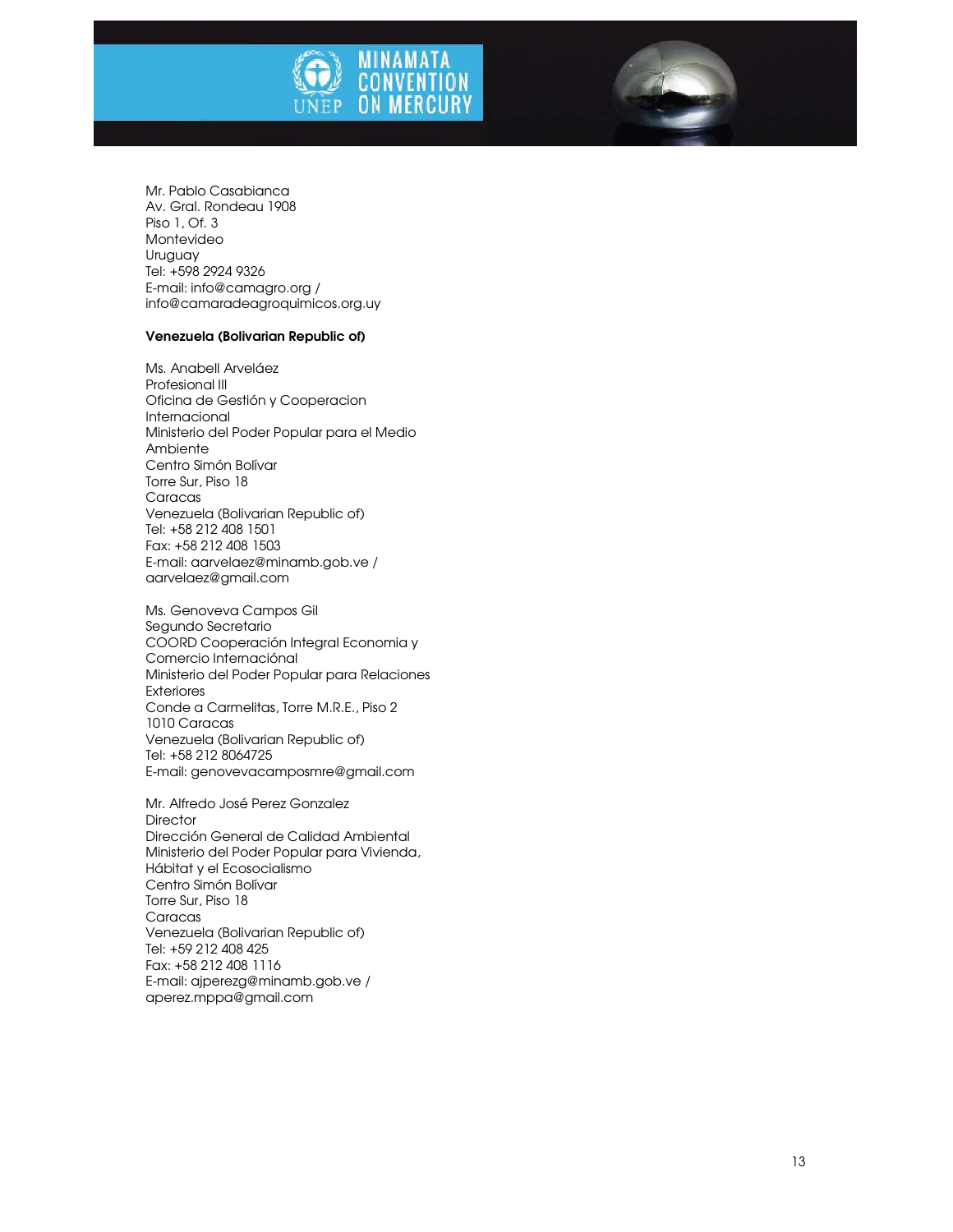



### INTERGOVERNMENTAL **ORGANIZATIONS**

### FAO / Regional Office for Latin America and Caribbean (FAO/ROLAC)

Ms. Tania Santivañez Plant Protection Officer FAO Regional Office for Latin America and Caribbean (ROLAC) Av. Dag Hammarskjold 3241 Vitacura Santiago Chile Tel: +56 (2) 9232146 E-mail: tania.santivanez@fao.org / tsantiva@entelnet.bo

### UNEP / Regional Office for Latin America and Caribbean (UNEP/ROLAC)

Mr. Jordi Pon Consultant, Chemicals & Waste UNEP Regional Office for Latin America and the Caribbean (ROLAC) Av. Edificio 103, Clayton City of Knowledge Panama City Panama Tel: +50 7 3053109 Fax: +50 7 305 3105 E-mail: rolac.chemicals@pnuma.org

### Global Environment Facility (GEF)

Ms. Evelyn Swain Environmental Specialist Climate and Chemicals Department Global Environment Facility (GEF) 1818 H Street, N.W. 20433 Washington United States of America Tel: +1 202 473 1151 Fax: +1 202 614 1151 E-mail: eswain@thegef.org

### United Nations Development Programme (UNDP)

Mr. Anderson M. V. Alves Regional Technical Advisor Montreal Protocol Unit / Chemicals United Nations Development Programme Casa de las Naciones Unidas, Edf 129, Piso 2 80128-900 Panama Panama Tel: +507 302 4640 E-mail: anderson.alves@undp.org

### United Nations Industrial Development Organization (UNIDO)

Mr. Kai Bethke Representante y Director Regional United Nations Industrial Development Organization (UNIDO) Plaza Independencia 831 Ofic. 904 11100 Montevideo Uruguay Tel: +59829018450 Fax: +29829008357 E-mail: k.bethke@unido.org

### United Nations Institute for Training and Research (UNITAR)

Mr. Brandon Turner International Expert Chemicals and Waste Management Programme (CWM) United Nations Institute for Training and Research (UNITAR) Palais des Nations CH-1211 Geneva Switzerland Tel: +41 22 917 8166 Fax: +41 22 917 8047 E-mail: brandon.turner@unitar.org

Mr. Carlos Alberto Suarez Marin Individual Contractor Chemicals and Waste Management UNITAR 7-9 Chemin de Balexert 1219 Geneva Switzerland Tel: +41 22 9178507 E-mail: carlos.marin@unitar.org

### Pan American Health Organization (PAHO)

Mr. Fabio Evangelista National Consultant Social Determinants of Health and Health Risks, Non-Communicable Diseases and Mental Health Unit Pan American Health Organization Setor de Embaixadas norte, Lote 19 70800-400 Brasília Brazil Tel: +55 61 3251 9577 E-mail: evangelistaf@paho.org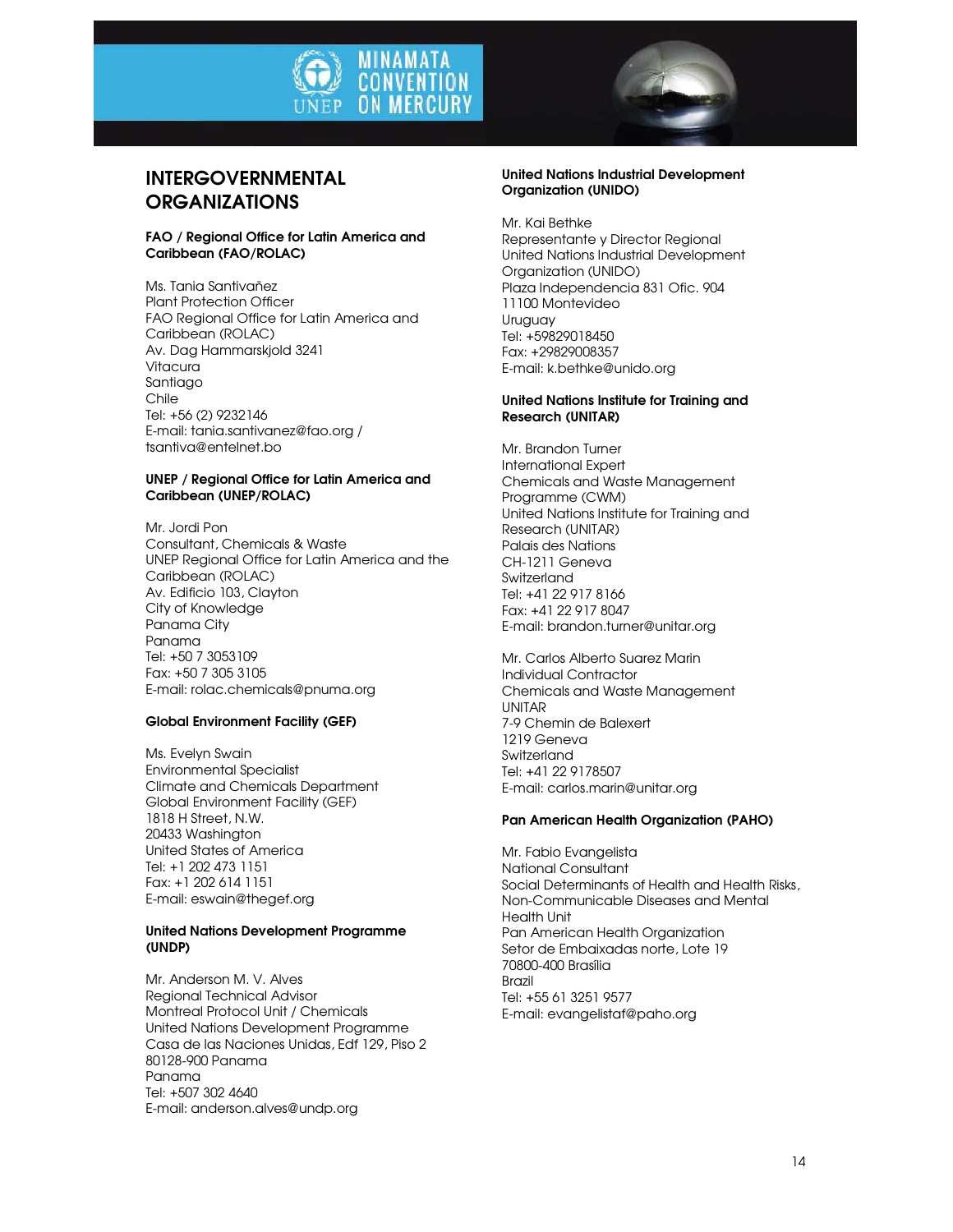



### NON GOVERNMENTAL **ORGANIZATIONS**

### Associação de Proteção ao Meio Ambiente de Cianorte (APROMAC)

Ms. Zuleica Nycz Public Policies Coordinator Chemical Safety, Transparency And Democratic Participation Associação de Proteção ao Meio Ambiente de Cianorte (APROMAC) & TOXISPHERA Environmental Health Association Coalition Rua Jornalista Octávio Secundino, 340 80520 480 Curitiba Brazil Tel: +55 41 3014 8096 E-mail: zuleica.nycz@gmail.com / zu.terra@terra.com.br

### International Society of Doctors for the Environment (ISDE)

Mr. Nicolás Loyacono Focal point for Health and Environment International Society of Doctors for the Environment ISDE Bulnes 2009 1429 Buenos Aires Argentina Tel: 54 11 4823 2298 E-mail: nicoloya@hotmail.com

### Red de Acción en Plaguicidas y sus Alternativas de América Latina (RAP-AL)

### Ms. María Isabel Cárcamo

Coordinator Red de Acción en Plaguicidas y sus Alternativas de América Latina (RAP-AL) / Pesticides Action Network (PAN) Colorado 2127 11800 Montevideo Uruguay Tel: +598 2204 0816 Fax: +598 2204 0816 E-mail: coord@rapaluruguay.org

### Red de Acción en Plaguicidas y sus Alternativas en México, A.C. (RAPAM)

Mr. Fernando Bejarano G. **Director** Red de Acción en Plaguicidas y sus Alternativas en México, A.C. (RAPAM) - Centro de Análisis y Acción en Tóxicos y sus Alternativas (CAATA) a participant organization of IPEN Amado Nervo 23, int 2, Col. San Juanito 56121 Texcoco Mexico Tel: +52 595 95 47744 Fax: +52 595 95 47744 E-mail: coordinacion@caata.org.mx / coordinacion@rapam.org.mx

### World Chlorine Council (WCC)

Mr. Juan Octavio Valdivia Wcc Representative World Chlorine Council Avenue E. Aan Nieuwenhuyse 4 1160 Brussels Belgium Tel: + 32 2 6 76 73 70 Fax: + 32 2 676 72 41 E-mail: ovaldivia@cydsa.com / dvw@cefic.be

Mr. Martim Penna Executive Director Clorosur – l. a. Chlor-Alkali Industry Association 222 Chedid Jafet av. – Bldg c – 4th floor 04551-065 São Paulo Brazil Tel: +55 11 99624 4902 Fax: +55 11 2148 4788 E-mail: mpenna@clorosur.com.br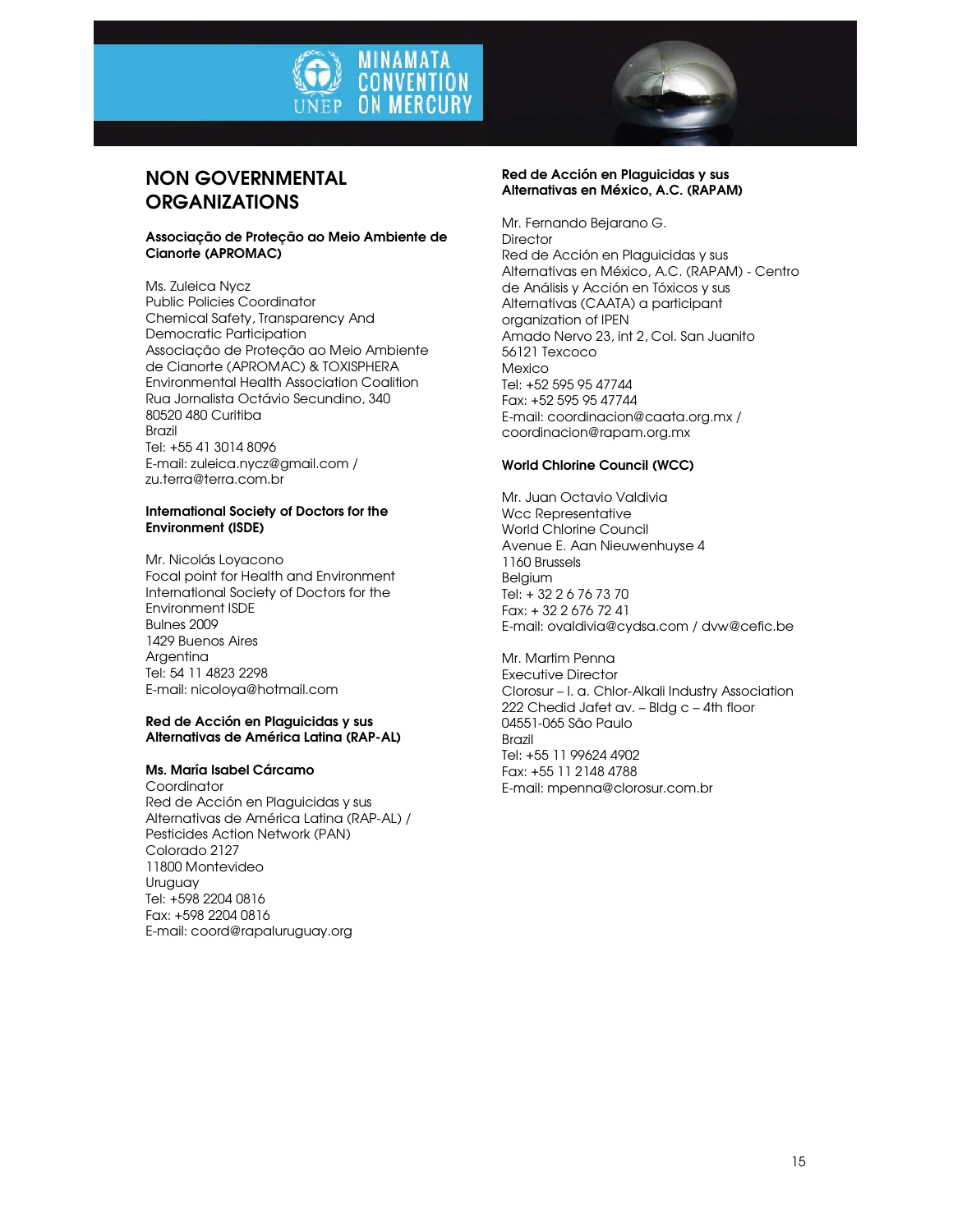



### REGIONAL CENTERS

### Basel Convention Regional Centre for Training and Technology Transfer for the Caribbean Region

Ms. Jonelle Jones Research Analyst Basel Convention Regional Centre for Training and Technology Transfer for the Caribbean Region (BCRC-Caribbean) 8 Alexandra Street, St. Clair Port-of-Spain Trinidad and Tobago Tel: +1 868 628 8369 Fax: +1 868 628 2151 E-mail: jonellerj.bcrc@gmail.com

Mr. Ahmad A. Khan **Director** Basel Convention Regional Centre for Training and Technology Transfer for the Caribbean Region 8 Alexandra Street, St. Clair Port of Spain Trinidad and Tobago Tel: +1 868 628 8369 Fax: +1 868 628 2151 E-mail: ahmadkhan786@msn.com / bcrc.caribbean@gmail.com

### Centro de Investigación e Información de Medicamentos y Toxicos (CIIMET) Panama

Prof. Anabel G. Tatis Coordinadora de Proyecto Sistema para la Gestión de Desechos Peligrosos Dirección General de Planificación y Evaluación Univerisitaria CIIMET - Univerisdad de Panama Calle las Lajas # 7 Las Cumbres 0830-0989 Panama Tel: +507 (223) 3162 E-mail: anabeltatis@hotmail.com

### Companhia de Tecnologia de Ambiental do Estado de Sao Paulo (CETESB) Brazil

Ms. Lady Virginia Traldi Meneses Manager / Regional Centre Technical **Coordinator** Environmental, Conventions and Multilateral Agreements and waste Policies Division Companhia Ambiental do Estado de Sao Paulo (CETESB) Av. Prof. Frederico Hermann Jr 345, Alto de **Pinheiros** CEP 05406 040 Sao Paulo Brazil Tel: +55 11 3133 38 62 Fax: +55 11 3133 39 58 E-mail: lmeneses@sp.gov.br / lady@usp.br

### Centro Nacional de Investigación y Capacitación Ambiental (CENICA) Mexico

Mr. Arturo Gavilan García Jefe de Departamento de estudios de Análisis Comparativos de Riegos Ambientales Instituto Nacional de Ecología (SEMARNAT) Periférico Sur 5000 Col. Insurgentes Cuicuilco 04530 México, D. F. Mexico Tel: +52 (55) 54 24 64 39 E-mail: agavilan@ine.gob.mx / arturo.gavilan@inecc.gob.mx

### Basel Convention Regional Center for Central America and Mexico (BCRC-CAM)

Mr. Miguel Eduardo Araujo Padilla **Director** Centro Regional del Convenio de Basilea para Centroamérica y México (CRCB-CAM) Basel Convention Regional Center for Central America and Mexico (BCRC-CAM) Edificio SICA, Final Boulevard Cancillería, Distrito El Espino Antiguo Cuscatlán, La Libertad El Salvador. Tel: +503 (2) 248 8990 Fax: +503 (2) 248 8894 E-mail: miguelearaujop@yahoo.com/ maraujo@sica.int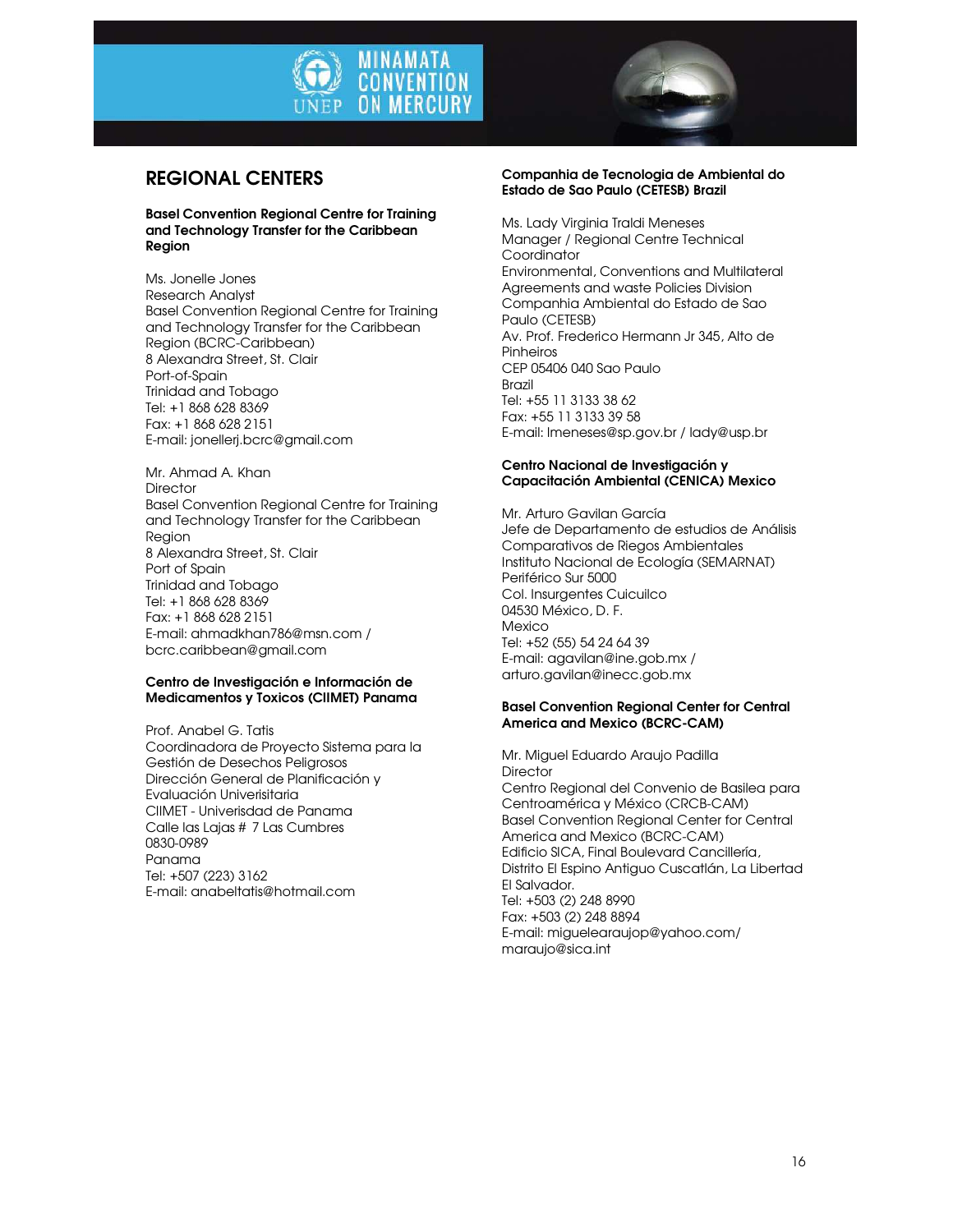



### Basel Convention Regional Centre for the South American Region in Argentina

Ms. Leila Devia **Director** Buenos Aires Basel Convention Regional Centre (BCRC) for South America Instituto Nacional de Tecnología Industrial (INTI) Avda. Leandro N. Alem 1067 – 7 Floor 1001 Buenos Aires Argentina Tel: +54 (11) 4515 5022 Fax: +54 (11) 4313 2130 E-mail : lumiere@inti.gob.ar; lumiere@uolsinectis.com.ar

Basel Convention Coordinating Centre and Stockholm Convention Regional Centre for Training and and Technology Transfer for Latin America and Caribbean Region in Uruguay(BCCC-SCRC)

Ms. Gabriela Nair Medina Amarante **Director** Basel Convention Coordinating Centre and Stockholm Convention Regional Centre (BCCC-SCRC) for Latin America and the Caribbean Region in Uruguay Avenida Italia 6201 CP 11500 Montevideo Uruguay Tel: +598 (2) 601 3724 ext: 1158 / 1159 Fax: +598 (2) 601 3724 ext: 1157 E-mail: gabriela.medina@mvotma.gub.uy; gmedina.uruguay@gmail.com

Ms. Alejandra Claudia Torre Co-Director Basel Convention Coordinating Centre and Stockholm Convention Regional Centre (BCCC-SCRC) for Latin America and the Caribbean Region in Uruguay Avenida Italia 6201 CP 11500 Montevideo Uruguay Tel: +598 (2) 601 3724 ext: 1278 Fax: +598 (2) 601 3724 ext: 1157 E-mail: atorre@latu.org.uy

Ms. Virginia Sanatana Piriz Technical Assitant Basel Convention Coordinating Centre and Stockholm Convention Regional Centre (BCCC-SCRC) for Latin America and the Caribbean Region in Uruguay Avenida Italia 6201 CP 11500 Montevideo Uruguay Tel: +598 (2) 601 3724 ext: 1158 / 1159 Fax: +598 (2) 601 3724 ext: 1157 E-mail: vsantana12@gmail.com/ ccbasilea.crestocolmo@gmail.com

Ms. Natalia Maciel Technical Assitant Basel Convention Coordinating Centre and Stockholm Convention Regional Centre (BCCC-SCRC) for Latin America and the Caribbean Region in Uruguay Avenida Italia 6201 CP 11500 Montevideo Uruguay Tel: +598 (2) 601 3724 ext: 1158 / 1159 Fax: +598 (2) 601 3724 ext: 1157 E-mail: nataliamaciel04@gmail.com/ ccbasilea.crestocolmo@gmail.com

## OTHER OBSERVERS

### Sweden

Ms. Johanna Lissinger Peitz Deputy Director Division for Climate Ministry of the Environment and Energy Government Offices of Sweden SE-103 33 Stockholm Swedem Tel: +46 8-4055561 Fax: +4670-3492022 E-mail: johanna.lissinger.peitz@gov.se

### **Switzerland**

Mr. Dieter Cavalleri **Consejero** Embassy of Switzerland in Buenos Aires Avenida Santa Fe 846 12° piso 1059 Buenos Aires **Argenting** Tel: +54 11 431 11716 E-mail: dieter.cavalleri@eda.admin.ch